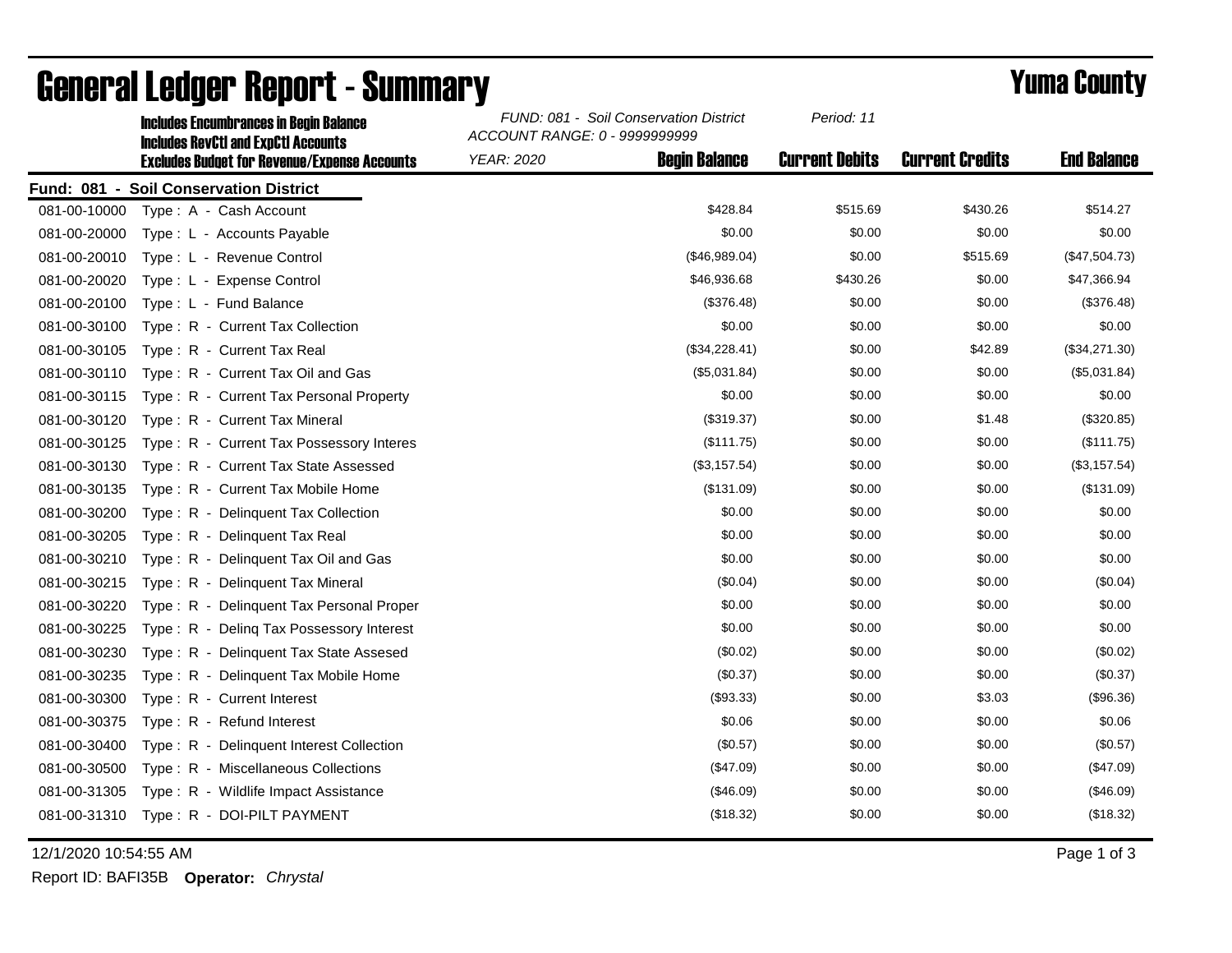|                  | <b>Includes Encumbrances in Begin Balance</b><br><b>Includes RevCtI and ExpCtI Accounts</b> |                                                     | FUND: 081 - Soil Conservation District<br>ACCOUNT RANGE: 0 - 9999999999 |                             | Period: 11           |                       |                                  |                    |
|------------------|---------------------------------------------------------------------------------------------|-----------------------------------------------------|-------------------------------------------------------------------------|-----------------------------|----------------------|-----------------------|----------------------------------|--------------------|
|                  |                                                                                             | <b>Excludes Budget for Revenue/Expense Accounts</b> | <b>YEAR: 2020</b>                                                       |                             | <b>Begin Balance</b> | <b>Current Debits</b> | <b>Current Credits</b>           | <b>End Balance</b> |
| <b>Fund: 081</b> |                                                                                             | - Soil Conservation District                        |                                                                         |                             |                      |                       |                                  |                    |
| 081-00-32100     |                                                                                             | Type: R - Transfers In                              |                                                                         |                             | \$0.00               | \$0.00                | \$0.00                           | \$0.00             |
| 081-00-33000     |                                                                                             | Type: R - Auto Tax B Collection                     |                                                                         |                             | (\$2,836.50)         | \$0.00                | \$336.29                         | (\$3,172.79)       |
| 081-00-33100     |                                                                                             | Type: $R -$ Auto Tax A & F Collection               |                                                                         |                             | (\$966.77)           | \$0.00                | \$132.00                         | (\$1,098.77)       |
| 081-00-49100     |                                                                                             | Type: X - Treasurer Fees                            |                                                                         |                             | \$1,292.70           | \$1.42                | \$0.00                           | \$1,294.12         |
| 081-00-49401     |                                                                                             | Type: X - Transfer Out                              |                                                                         |                             | \$0.00               | \$0.00                | \$0.00                           | \$0.00             |
| 081-00-49500     |                                                                                             | Type: X - Checks Written / ACH Transfer             |                                                                         |                             | \$45,643.98          | \$428.84              | \$0.00                           | \$46,072.82        |
|                  |                                                                                             | Fund: 081 - Soil Conservation District              |                                                                         | Totals:                     | (\$52.36)            | \$1,376.21            | \$1,461.64                       | (\$137.79)         |
|                  |                                                                                             | <b>Total Fund Revenues:</b>                         | \$515.69                                                                | <b>Total Fund Expenses:</b> |                      | \$430.26              | <b>Net Revenue Over Expense:</b> | \$85.43            |

## General Ledger Report - Summary **Example 2018** Yuma County